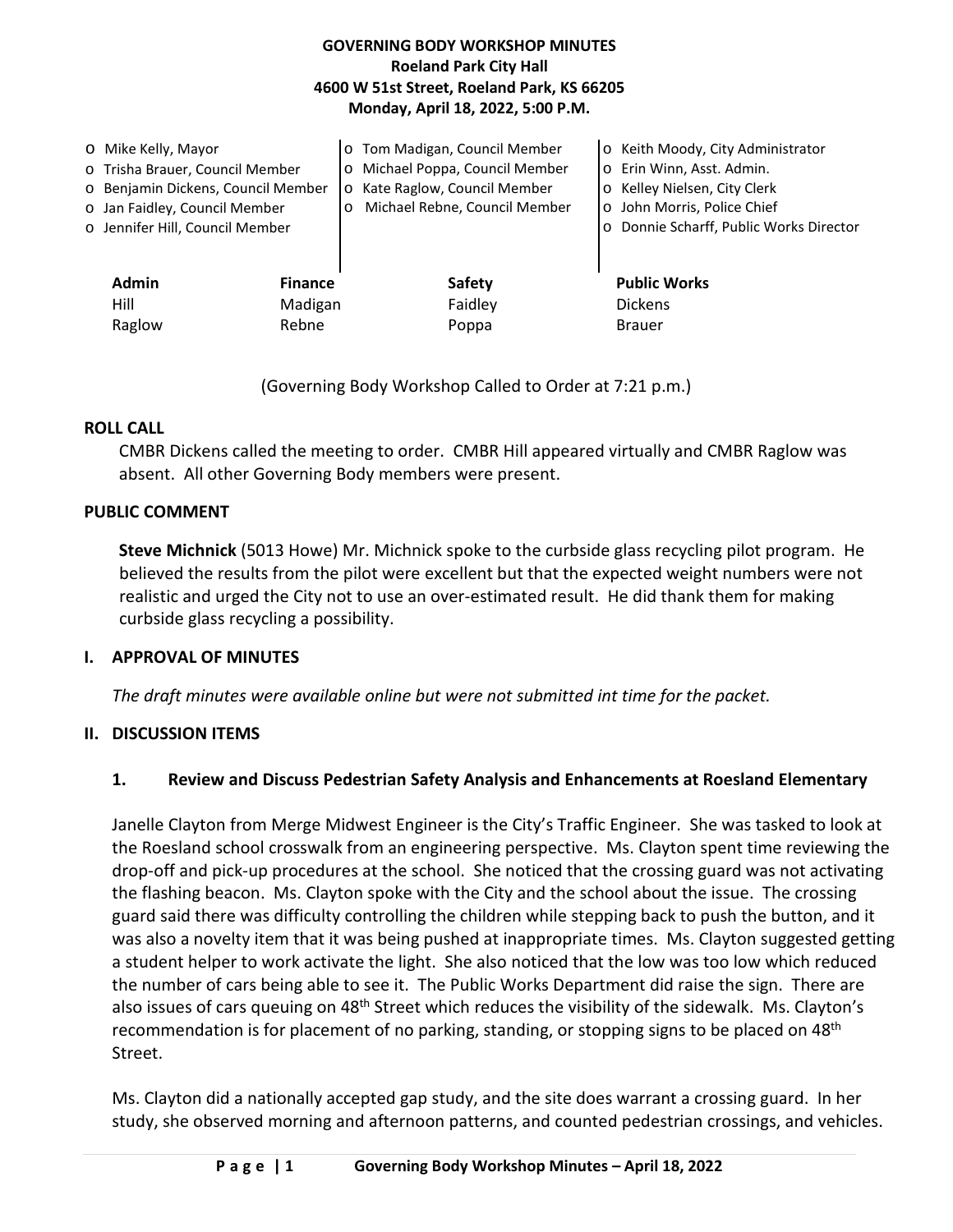Some improvements they have already made are the use of cones and signs to delineate a no-stopping zone, and they are now correctly using the rectangular rapid flashing beacon sign.

CMBR Rebne thanked Ms. Clayton for her commendations and asked if her study included Clark Drive. Ms. Clayton said her review only included Parish Drive.

CMBR Faidley asked about the crossing on Elledge and if it will be looked at when it is reconstructed. City Administrator Moody said they will make improvements to that crossing with the project, but this request from the Roesland principal was specifically for the crossing at Parish.

CMBR Hill said she has spoken with City Administrator Moody about a crosswalk across Elledge and at Fontana, there has been a request for a middle of the street pedestrian crossing sign as there are a lot of students walking and there is no sidewalk on the north side of Elledge.

Mayor Kelly asked that when they are talking about implementing safety improvements, whether she had any suggestions or if there is a good rule of thumb to start on when talking about implementing safety improvements and a period to see what is working and what is having an impact.

Ms. Clayton said they have implemented small things which all build upon each other. She said they first try the small options and engage school staff, and that it is very important for the school crossing guard to feel safe. She also felt that the City had taken important first steps.

CMBR Madigan expressed his concern about the novelty of pushing the button on the crossing sign. He suggested reaching out to the school PTA to ensure the button is used properly. Ms. Clayton said the matter is up to the school staff. She also said that she is willing to speak directly with the school. Ms. Clayton said she has seen adults pressing the button which is a good habit for children to see so that they will press it when there is no crossing guard present.

CMBR Rebne asked Ms. Clayton on her recommendation for a crossing guard. Ms. Clayton responded yes; a guard is needed for safety reasons. CMBR Rebne said he hoped it will be taken seriously to having a professional crossing guard that is devoted and trained for that task.

CMBR Faidley said she feels that they are in the minority of communities not budgeting for this position. She said they may need to in the future look at guards for Elledge and Clark. She felt they really should allocate the funds for a crossing guard and that those would be dollars well spent.

CMBR Hill said there is a huge need to improve the safety and education is the biggest part. The must teach the children safety, but that is not the only piece. She said that not all cities have paid crossing guards. She said this is about safety for children and parents, and they need to look at education and the facts.

Mayor Kelly anyone as a crossing guard would be an improvement and said that students and parents in vehicles would not know the difference between a volunteer or a paid employee. He said this is an opportunity for utilizing their bond of trust with the Police Department on occasion to provide some enforcement which might help remind people that crosswalks are not a suggestion. He asked where the \$14,000 salary would come from and if there is a way to make that number more competitive. He also asked if there was an opportunity to collaborate with other cities who use All City Management Services for their crossing guards.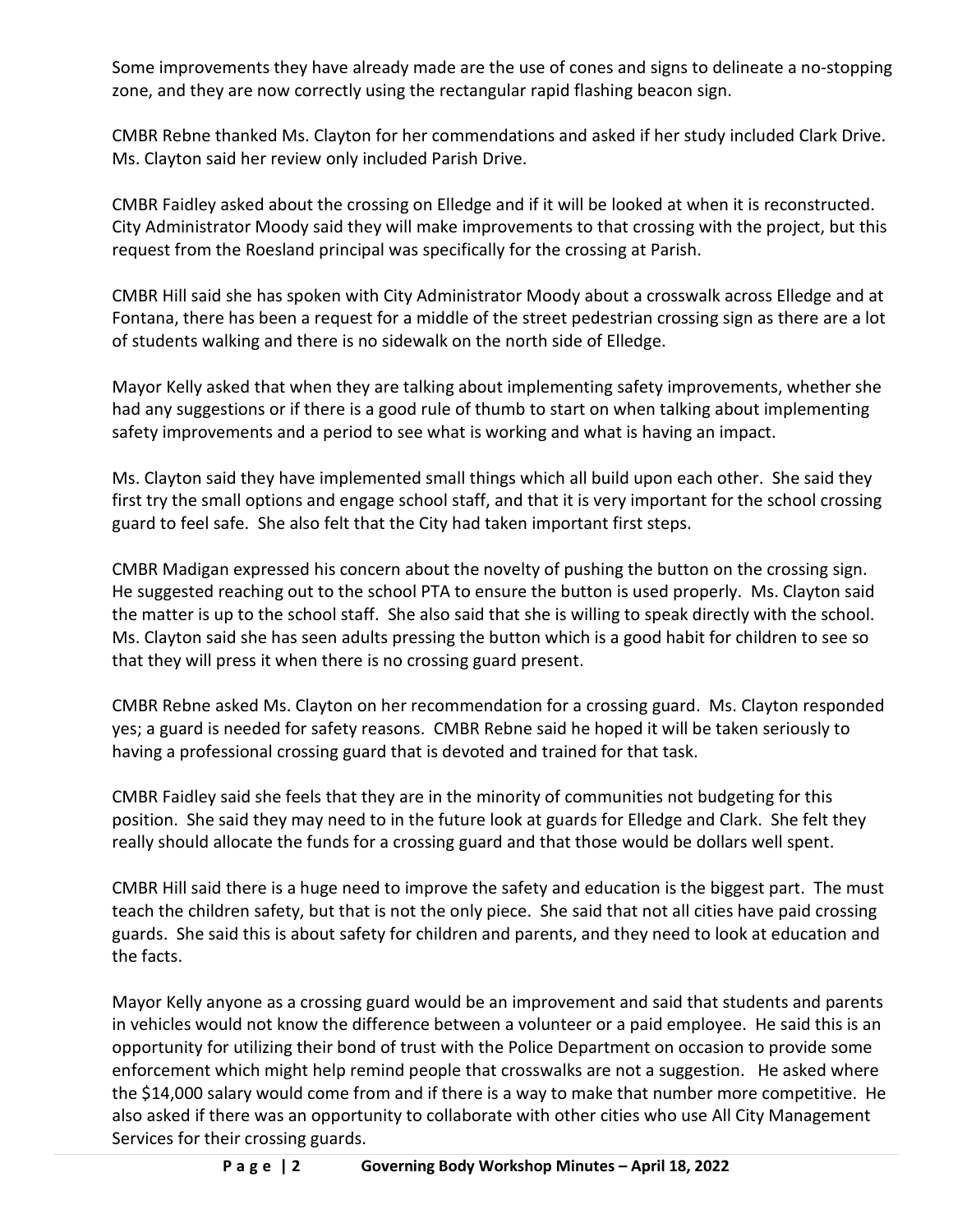CMBR Madigan asked if they are talking about a uniformed crossing guard. Ms. Clayton said they receive official training, and it is not necessarily a uniform, but a vest and sign. CMBR Madigan added that if people are blowing through the crosswalk, they need a uniformed authority presence.

City Attorney Mauer said the issue with the school apparently is funding. They currently do not pay, do not want to pay, and would like the City to fund it. The City's issue would be paying for a vest and a sign for someone who has not authority. If utilizing school personal, they would be more likely to recognize an offending child or parent and will care more about the school than a City volunteer. If the City were to pay for the program, he recommended paying the school and let them hire the company and staff. The school would then be in control and in a better position to identify and address any issues.

City Administrator Moody said he will meet with the school district and bring to them Mr. Mauer's option. He will also reach out to other cities who have a contract and see if there is any benefit piggybacking onto their contract.

There was consent that they would like a school crossing guard.

# **2. Review and Preliminary Approval to CIP - Equipment Replacement Schedule**

City Administrator Moody aid that staff reviews all of their projects and equipment every year. They plan out within one to two years of a project what they expect to spend, which gives them more time to refine those cost estimates. Mr. Moody reviewed the projected costs of upcoming projects noting that they will be able to a Residential Street Reconstruction (RSR) project for Phase 1 of Nall in 2025 and Phase 2 in 2029. They have applied for 80 percent of that project from STP Funds. In 2027, they will be able to do an RSR on Granada Street. In 2022, they will work on parking and drainage improvements at the Community Center.

Mr. Moody also reviewed projects, sources of funding, and timelines for the various areas of the City such as Parks and Recreation, Public Works, City Hall, and Police Department, all of which are detailed in the agenda packet.

CMBR Faidley asked if the CDBG monies they received for Elledge would impact the possibility of funding at the Community Center. City Administrator Moody said that does not limit them and are asking for the maximum of \$200,000 for 2023 and those Community Center improvements.

# **3. Review and Discuss Tree Inventory Proposals**

Public Works Director Scharff said that staff submitted an RFP to get trees inventories for one, the City's right-of-way, and also frontage trees on private property. The staff report contains a breakdown of those bids, and they are recommending Wiregrass Ecological Associates. This will enable to the City to track their inventory, follow removal and additions, et cetera.

Mayor Kelly asked about the scoring and their choice for Wiregrass. Public Works Director Scharff said they were all qualified but felt that Wiregrass was best for the goals they are trying to achieve. Mayor Kelly asked how often the tree survey is updated. Mr. Scharff said usually every five to seven years there is an update. City Administrator Moody added that presumably they will be able to track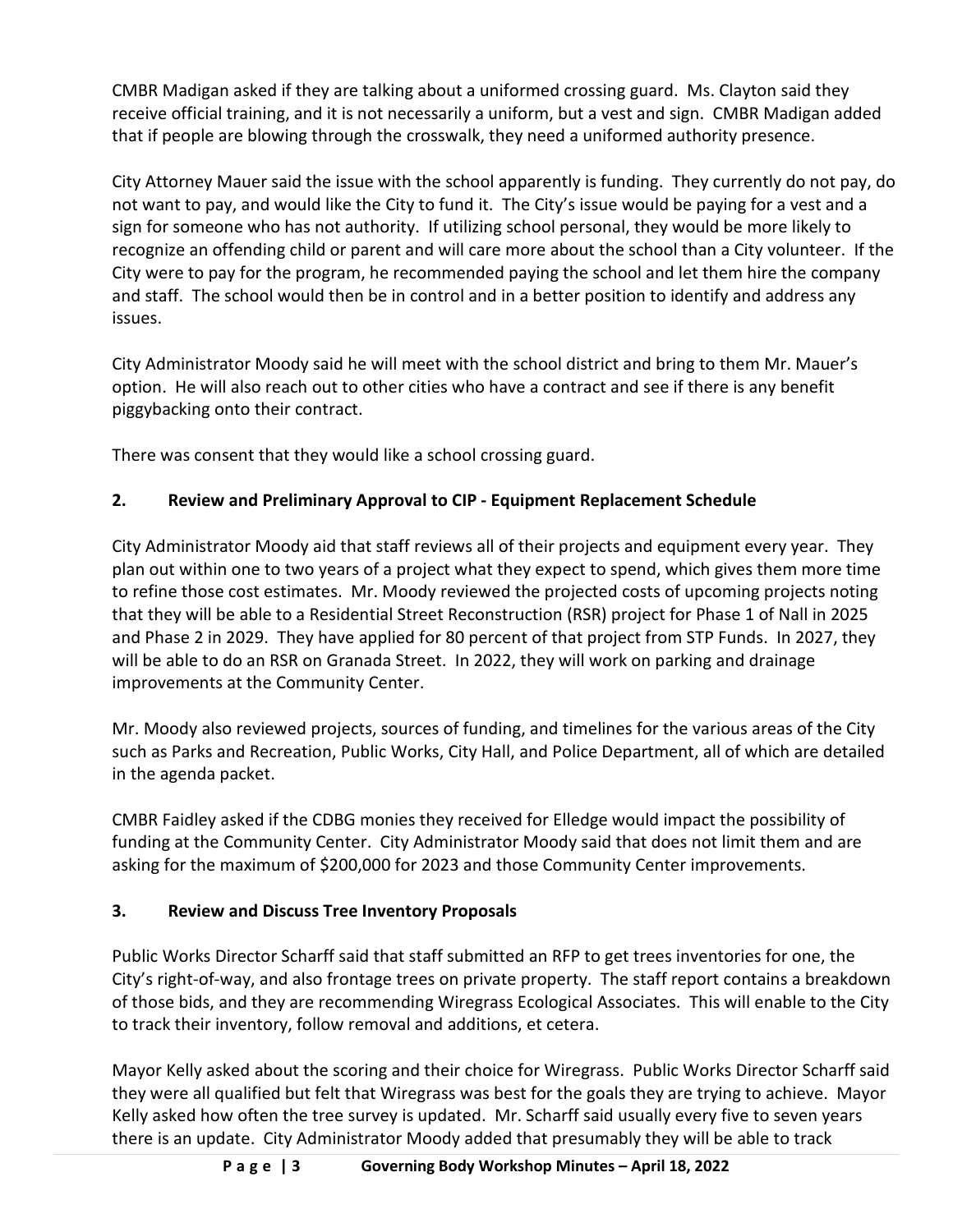removal of trees and are contemplating a permitting process even if there is no associated fee; they want to be able to track removal.

CMBR Faidley thanked staff noting this is a huge amount of work. She asked about Wiregrass being located in Georgia. Public Works Scharff said they would come on-site to do the inventory. CMBR Faidley said she would like to see both the frontage and public right-of-way inventory as they need that information before moving ahead with any ordinance.

CMBR Poppa asked for clarification on the necessity of inventorying trees front yard trees outside the right-of-way.

CMBR Faidley said they do have educated estimates, but they really do not know what they have in their right-of-way and front yards. She acknowledged that it is a significant amount to spend but if they are doing a protection ordinance, they will need that information.

City Administrator Moody said if they intend to regulate trees in the front yard, then they need to know what trees would fall into the criteria. He added that it is estimated there are more trees in the front yard than the right-of-way now.

CMBR Madigan said he is not in favor of this type of an ordinance. He understands why the City would want an inventory of trees in right-of-way, but he has had numerous citizens reach out to him regarding this and that it is an attempt to take away the rights of a landowner. He said most do not favor this or a fee. He also mentioned that when the Emerald ash borer affected City trees, they were removed, but did not do anything for the residents, so he questioned why they would take these steps now. Mayor Kelly responded that action with regard to the Emerald ash borer was by a different governing body.

Mayor Kelly said the information from the survey could provide Public Works with information about their trees, tree health, potential safety issues, and how to address things like an Emerald ash borer. By having this information it will allow them to be proactive to issues and also to provide information to residents. He asked if there were any options through the forestry service, for example, grants to help with the cost of inventorying the trees. Public Works Director Scharff said he will talk to their forestry representative if there are any avenues to explore. Mayor Kelly added this is important and he supports this because it affects their quality of life, infrastructure health, public safety, and has ecological impacts.

CMBR Dickens said he does have a problem with an ordinance regulating front yard trees but does believe they need to have a larger conversation regarding this.

There was majority consensus to move forward with Wiregrass to inventory the City's trees.

# **4. Review Prospective CDBG Projects**

Public Works Director Scharff said this is item is one requirement for the application process when requesting CDBG funds. Their 2023 application proposal is for \$200,000 for Phase 1 Community Center improvements to address ADA issues inside the building as well as some outside work, all in an effort to make the site more vibrant. Out of the project options they reviewed, this one is the most viable.